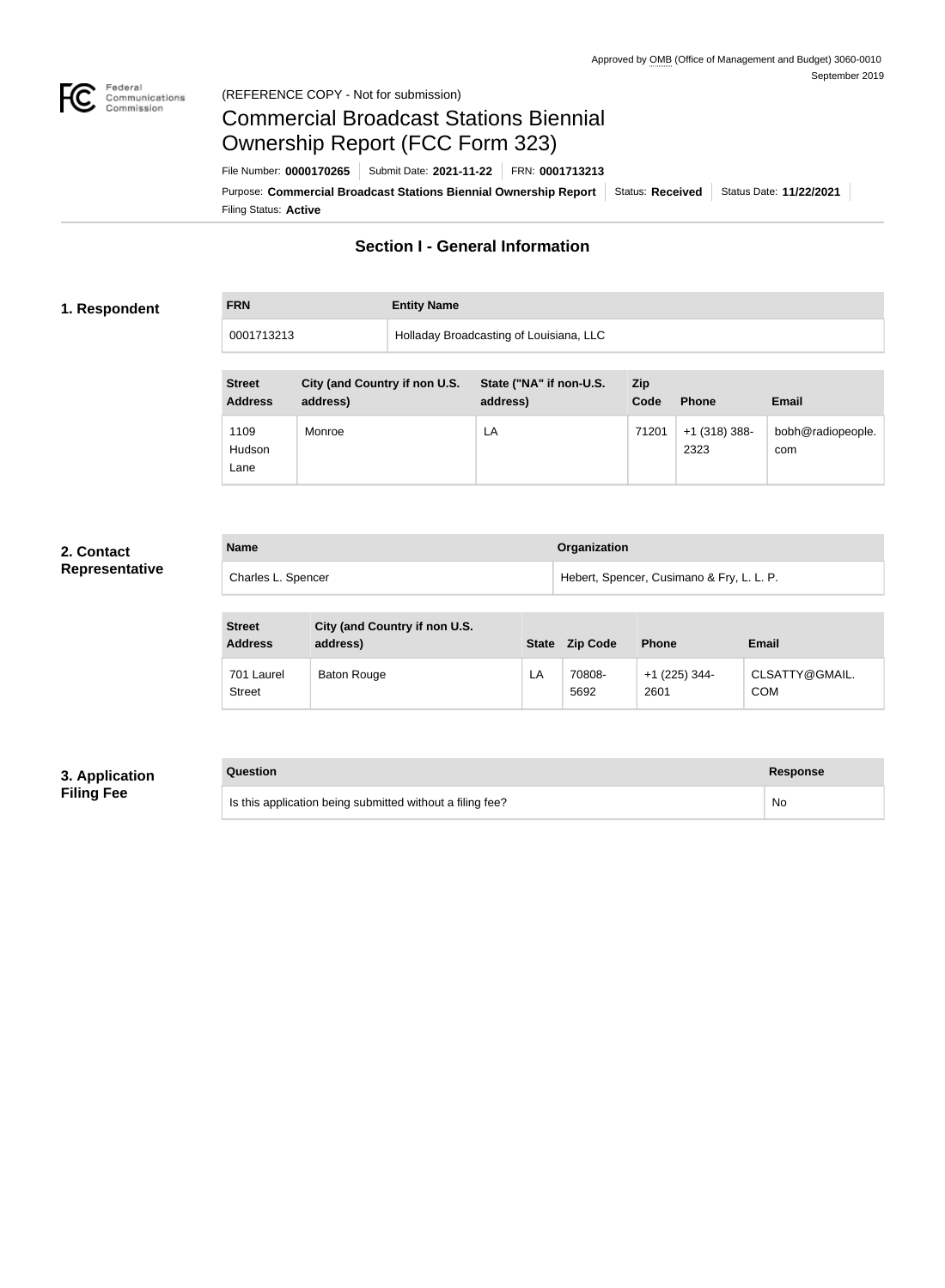| <b>Fees</b> | <b>Application Type</b> | <b>Form Number</b> | <b>Fee Code</b> | Quantity | <b>Fee Amount</b> | <b>Subtotal</b> |
|-------------|-------------------------|--------------------|-----------------|----------|-------------------|-----------------|
|             | Biennial                | Form 323           | <b>MAR</b>      | 9        | 85                | \$765.00        |
|             |                         |                    |                 |          | Total             | \$765.00        |

# **4. Nature of Respondent**

| (a) Provide the following information about the Respondent: |                           |  |
|-------------------------------------------------------------|---------------------------|--|
| <b>Relationship to stations/permits</b>                     | Licensee                  |  |
| <b>Nature of Respondent</b>                                 | Limited liability company |  |

**(b) Provide the following information about this report:**

| <b>Purpose</b> | Biennial                                                                                                                                                                               |
|----------------|----------------------------------------------------------------------------------------------------------------------------------------------------------------------------------------|
| "As of" date   | 10/01/2021                                                                                                                                                                             |
|                | When filing a biennial ownership report or validating<br>and resubmitting a prior biennial ownership report, this<br>date must be Oct. 1 of the year in which this report is<br>filed. |

### **5. Licensee(s) and Station(s)**

#### **Respondent is filing this report to cover the following Licensee(s) and station(s):**

| Licensee/Permittee Name                 | <b>FRN</b> |
|-----------------------------------------|------------|
| Holladay Broadcasting of Louisiana, LLC | 0001713213 |

| Fac. ID No. | <b>Call Sign</b> | <b>City</b>      | <b>State</b> | <b>Service</b> |
|-------------|------------------|------------------|--------------|----------------|
| 5370        | <b>WBBV</b>      | <b>VICKSBURG</b> | <b>MS</b>    | FM             |
| 10865       | <b>KLIP</b>      | <b>MONROE</b>    | LA           | <b>FM</b>      |
| 27468       | <b>KRVV</b>      | <b>BASTROP</b>   | LA           | <b>FM</b>      |
| 35249       | <b>KMLB</b>      | <b>MONROE</b>    | LA           | AM             |
| 48632       | KJLO-FM          | <b>MONROE</b>    | LA           | <b>FM</b>      |
| 48976       | <b>KMVX</b>      | <b>MONROE</b>    | LA           | <b>FM</b>      |
| 60001       | <b>KLSM</b>      | <b>TALLULAH</b>  | LA           | <b>FM</b>      |
| 87167       | <b>KRJO</b>      | <b>MONROE</b>    | LA           | AM             |
| 183340      | <b>KSBU</b>      | <b>DELTA</b>     | LA           | <b>FM</b>      |

# **Section II – Biennial Ownership Information**

**1. 47 C.F.R. Section 73.3613 and Other Documents**

Licensee Respondents that hold authorizations for one or more full power television, AM, and/or FM stations should list all contracts and other instruments set forth in 47 C.F.R. Section 73.3613(a) through (c) for the facility or facilities listed on this report. In addition, attributable Local Marketing Agreements (LMAs) and attributable Joint Sales Agreements (JSAs) must be disclosed by the licensee of the brokering station on its ownership report. If the agreement is an attributable LMA, an attributable JSA, or a network affiliation agreement, check the appropriate box. Otherwise, select "Other." Non-Licensee Respondents, as well as Licensee Respondents that only hold authorizations for Class A television and/or low power television stations, should select "Not Applicable" in response to this question.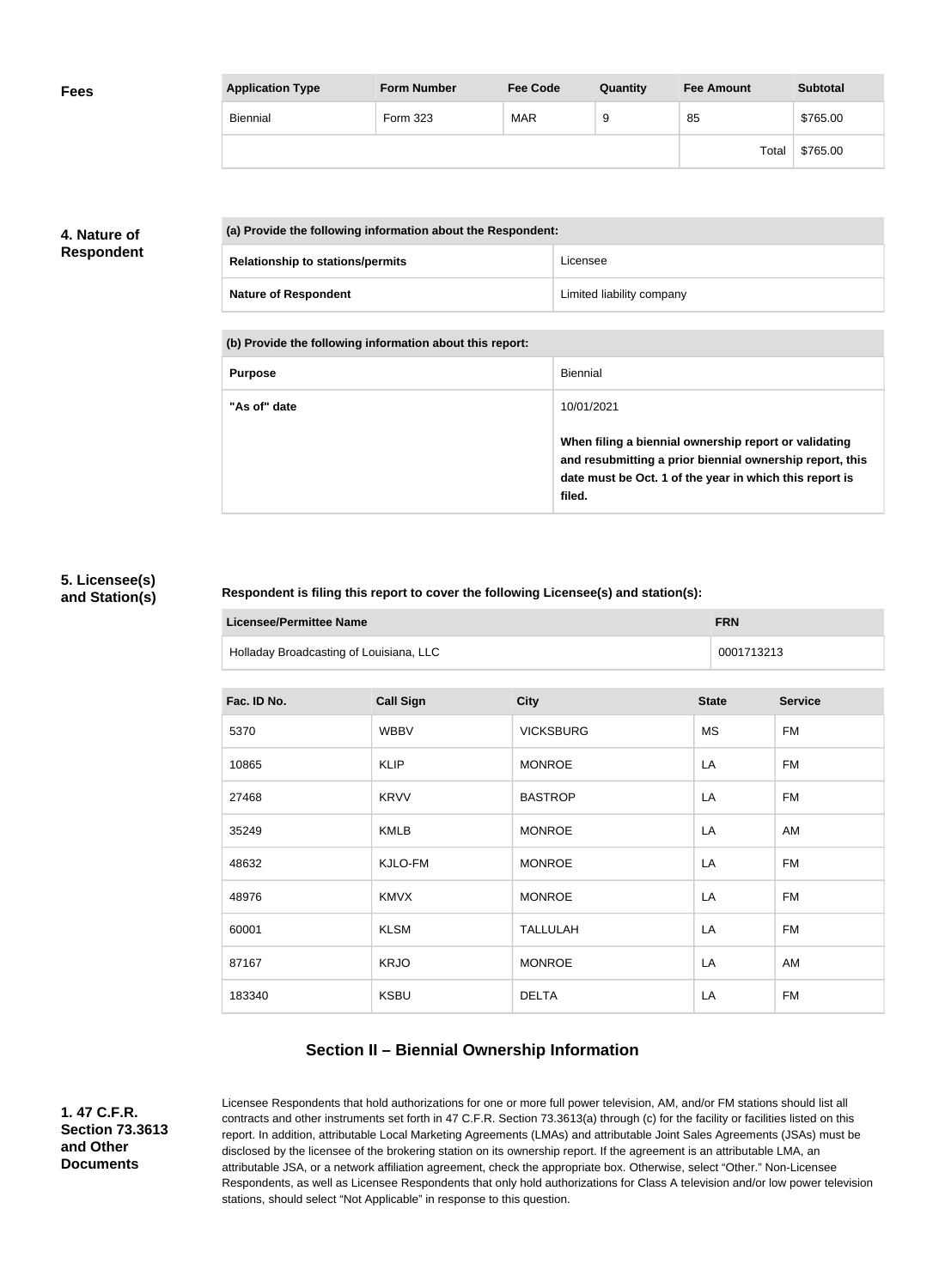| <b>Document Information</b>                     |                                                         |  |  |
|-------------------------------------------------|---------------------------------------------------------|--|--|
| Description of contract or instrument           | Limited Liability Company Agreement                     |  |  |
| Parties to contract or instrument               | <b>Organizational Document</b>                          |  |  |
| Date of execution                               | 12/2003                                                 |  |  |
| Date of expiration                              | No expiration date                                      |  |  |
| <b>Agreement type</b><br>(check all that apply) | Other<br><b>Agreement Type: Organizational Document</b> |  |  |

# **2. Ownership Interests**

**(a)** Ownership Interests. This Question requires Respondents to enter detailed information about ownership interests by generating a series of subforms. Answer each question on each subform. The first subform listing should be for the Respondent itself. If the Respondent is not a natural person, also list each of the officers, directors, stockholders, non-insulated partners, non-insulated members, and any other persons or entities with a direct attributable interest in the Respondent pursuant to the standards set forth in 47 C.F.R. Section 73.3555. (A "direct" interest is one that is not held through any intervening companies or entities.) List each interest holder with a direct attributable interest in the Respondent separately.

Leave the percentage of total assets (Equity Debt Plus) field blank for an interest holder unless that interest holder has an attributable interest in the Respondent solely on the basis of the Commission's Equity Debt Plus attribution standard, 47 C.F.R. Section 73.3555, Note 2(i).

In the case of vertical or indirect ownership structures, list only those interests in the Respondent that also represent an attributable interest in the Licensee(s) for which the report is being submitted.

Entities that are part of an organizational structure that includes holding companies or other forms of indirect ownership must file separate ownership reports. In such a structure do not report, or file a separate report for, any interest holder that does not have an attributable interest in the Licensee(s) for which the report is being submitted.

Please see the Instructions for further detail concerning interests that must be reported in response to this question.

The Respondent must provide an FCC Registration Number for each interest holder reported in response to this question. Please see the Instructions for detailed information and guidance concerning this requirement.

| <b>FRN</b>                                                                                      | 0001713213                                              |                            |  |  |
|-------------------------------------------------------------------------------------------------|---------------------------------------------------------|----------------------------|--|--|
| <b>Entity Name</b>                                                                              | Holladay Broadcasting of Louisiana, LLC                 |                            |  |  |
| <b>Address</b>                                                                                  | PO Box                                                  |                            |  |  |
|                                                                                                 | <b>Street 1</b>                                         | 1109 Hudson Lane           |  |  |
|                                                                                                 | <b>Street 2</b>                                         |                            |  |  |
|                                                                                                 | <b>City</b>                                             | Monroe                     |  |  |
|                                                                                                 | State ("NA" if non-U.S.<br>address)                     | LA                         |  |  |
|                                                                                                 | <b>Zip/Postal Code</b>                                  | 71201                      |  |  |
|                                                                                                 | Country (if non-U.S.<br>address)                        | <b>United States</b>       |  |  |
| <b>Listing Type</b>                                                                             | Respondent                                              |                            |  |  |
| <b>Positional Interests</b><br>(check all that apply)                                           | Respondent                                              |                            |  |  |
| <b>Tribal Nation or Tribal</b><br><b>Entity</b>                                                 | Interest holder is not a Tribal nation or Tribal entity |                            |  |  |
| 0.0%<br>Voting<br><b>Interest Percentages</b><br>(enter percentage values<br>from 0.0 to 100.0) |                                                         | <b>Jointly Held?</b><br>No |  |  |
|                                                                                                 |                                                         |                            |  |  |

#### **Ownership Information**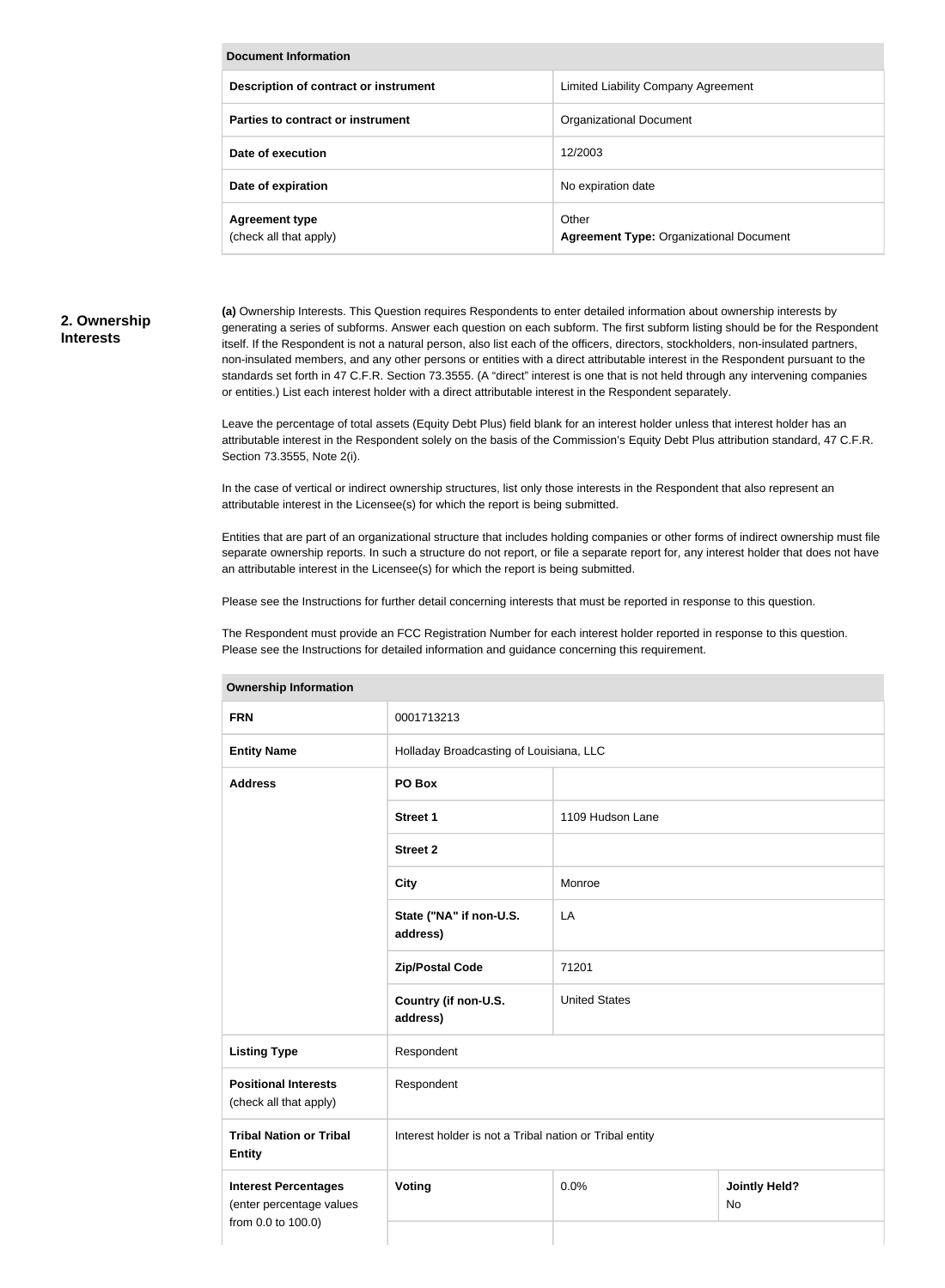|                                                                                                                            | <b>Equity</b>                             | $0.0\%$ |     |
|----------------------------------------------------------------------------------------------------------------------------|-------------------------------------------|---------|-----|
|                                                                                                                            | <b>Total assets (Equity Debt</b><br>Plus) | $0.0\%$ |     |
| Does interest holder have an attributable interest in one or more broadcast stations<br>that do not appear on this report? |                                           |         | No. |

| <b>Ownership Information</b>                                                                                                      |                                           |                        |                            |
|-----------------------------------------------------------------------------------------------------------------------------------|-------------------------------------------|------------------------|----------------------------|
| <b>FRN</b>                                                                                                                        | 0019454339                                |                        |                            |
| <b>Name</b>                                                                                                                       | Robert H. Holladay                        |                        |                            |
| <b>Address</b>                                                                                                                    | PO Box                                    |                        |                            |
|                                                                                                                                   | <b>Street 1</b>                           | 4407 Foremast Ct.      |                            |
|                                                                                                                                   | <b>Street 2</b>                           |                        |                            |
|                                                                                                                                   | <b>City</b>                               | Ft. Myers              |                            |
|                                                                                                                                   | State ("NA" if non-U.S.<br>address)       | <b>FL</b>              |                            |
|                                                                                                                                   | <b>Zip/Postal Code</b>                    | 33919                  |                            |
|                                                                                                                                   | Country (if non-U.S.<br>address)          | <b>United States</b>   |                            |
| <b>Listing Type</b>                                                                                                               | Other Interest Holder                     |                        |                            |
| <b>Positional Interests</b><br>(check all that apply)                                                                             | LC/LLC/PLLC Member, Owner                 |                        |                            |
| Citizenship, Gender,                                                                                                              | <b>Citizenship</b>                        | <b>US</b>              |                            |
| <b>Ethnicity, and Race</b><br><b>Information (Natural</b>                                                                         | Gender                                    | Male                   |                            |
| <b>Persons Only)</b>                                                                                                              | <b>Ethnicity</b>                          | Not Hispanic or Latino |                            |
|                                                                                                                                   | Race                                      | White                  |                            |
| <b>Interest Percentages</b><br>(enter percentage values<br>from 0.0 to 100.0)                                                     | <b>Voting</b>                             | 100.0%                 | <b>Jointly Held?</b><br>No |
|                                                                                                                                   | <b>Equity</b>                             | 90.0%                  |                            |
|                                                                                                                                   | <b>Total assets (Equity Debt</b><br>Plus) | 90.0%                  |                            |
| Does interest holder have an attributable interest in one or more broadcast stations<br>Yes<br>that do not appear on this report? |                                           |                        |                            |

#### **Ownership Information**

| . .            |                                     |                 |
|----------------|-------------------------------------|-----------------|
| <b>FRN</b>     | 2130002492                          |                 |
| Name           | Cynthia Holladay                    |                 |
| <b>Address</b> | PO Box                              |                 |
|                | <b>Street 1</b>                     | 3009 Hunt Place |
|                | <b>Street 2</b>                     |                 |
|                | <b>City</b>                         | Monroe          |
|                | State ("NA" if non-U.S.<br>address) | LA              |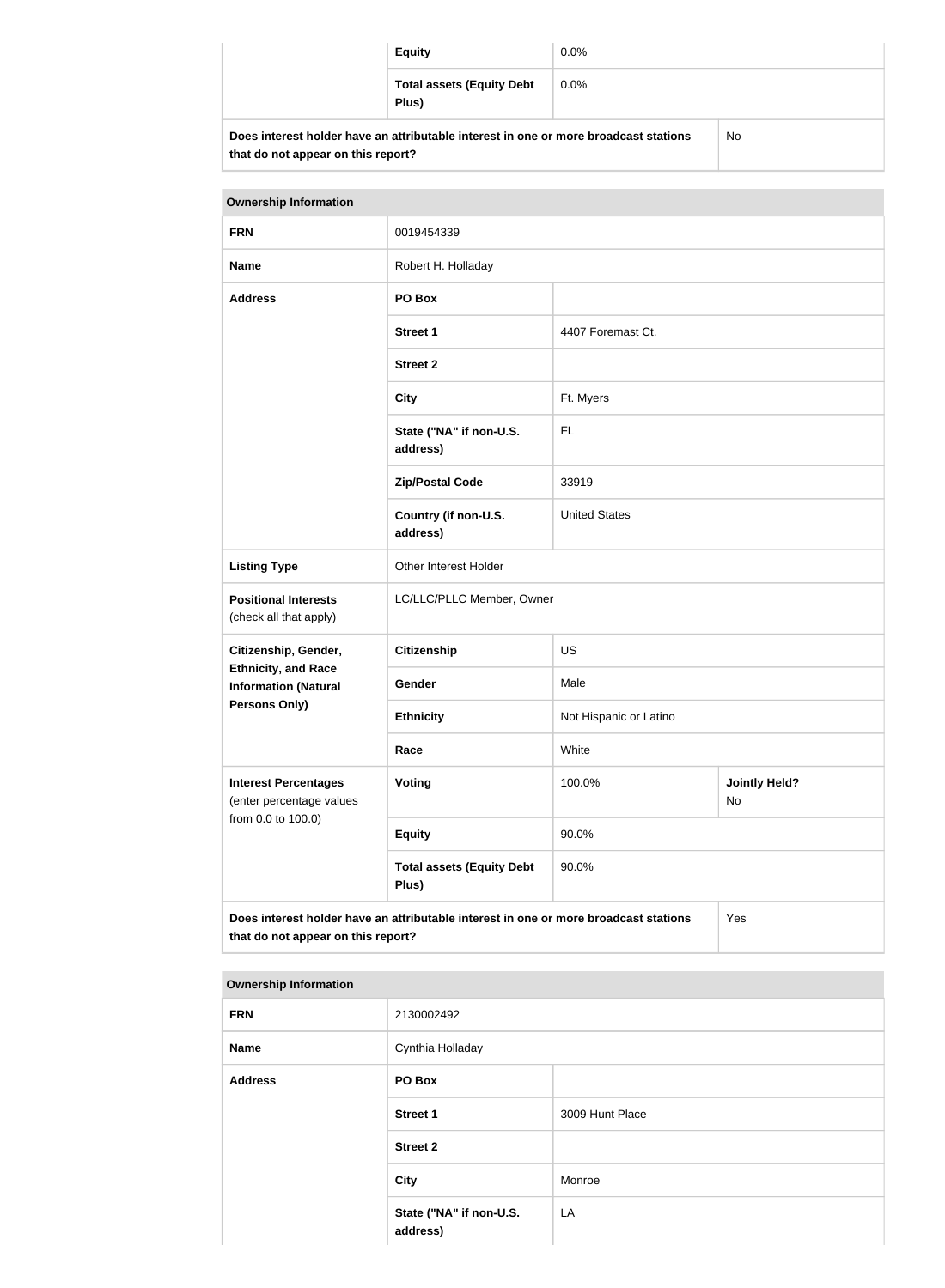|                                                                                                                            | <b>Zip/Postal Code</b>                                                           | 71201                  |                                   |
|----------------------------------------------------------------------------------------------------------------------------|----------------------------------------------------------------------------------|------------------------|-----------------------------------|
|                                                                                                                            | Country (if non-U.S.<br>address)                                                 | <b>United States</b>   |                                   |
| <b>Listing Type</b>                                                                                                        | Other Interest Holder                                                            |                        |                                   |
| <b>Positional Interests</b><br>(check all that apply)                                                                      | Other - Equity Interest Owner                                                    |                        |                                   |
| Citizenship, Gender,<br><b>Ethnicity, and Race</b><br><b>Information (Natural</b><br>Persons Only)                         | <b>Citizenship</b>                                                               | <b>US</b>              |                                   |
|                                                                                                                            | Gender                                                                           | Female                 |                                   |
|                                                                                                                            | <b>Ethnicity</b>                                                                 | Not Hispanic or Latino |                                   |
|                                                                                                                            | Race                                                                             | White                  |                                   |
| <b>Interest Percentages</b><br>(enter percentage values<br>from 0.0 to 100.0)                                              | Voting                                                                           | 0.0%                   | <b>Jointly Held?</b><br><b>No</b> |
|                                                                                                                            | <b>Equity</b>                                                                    | 10.0%                  |                                   |
|                                                                                                                            | <b>Total assets (Equity Debt</b><br>Plus)                                        | 10.0%                  |                                   |
| Does interest holder have an attributable interest in one or more broadcast stations<br>that do not appear on this report? |                                                                                  | <b>No</b>              |                                   |
|                                                                                                                            | (b) Pecpendent cortifies that any interacts including equity financial or vating |                        | $V_{\Omega}$                      |

| (b) Respondent certifies that any interests, including equity, financial, or voting | Yes |
|-------------------------------------------------------------------------------------|-----|
| interests, not reported in this filing are non-attributable.                        |     |
| If "No," submit as an exhibit an explanation.                                       |     |
|                                                                                     |     |

| (c) Does the Respondent or any reported interest holder<br>hold an attributable interest in any newspaper entities in | No |
|-----------------------------------------------------------------------------------------------------------------------|----|
| the same market as any station for which this report is                                                               |    |
| filed, as defined in 47 C.F.R. Section 73.3555?                                                                       |    |
| If "Yes," provide information describing the interest(s), using                                                       |    |
| EITHER the subform OR the spreadsheet option below.                                                                   |    |
| Respondents with a large number (50 or more) of entries to                                                            |    |
| submit should use the spreadsheet option.                                                                             |    |
| NOTE: Spreadsheets must be submitted in a special XML                                                                 |    |
| Spreadsheet format with the appropriate structure that is                                                             |    |
| specified in the documentation. For instructions on how to                                                            |    |
| use the spreadsheet option to complete this question                                                                  |    |
| (including templates to start with), please Click Here.                                                               |    |
| If using the subform, leave the percentage of total assets                                                            |    |
| (Equity Debt Plus) field blank for an interest holder unless                                                          |    |
| that interest holder has an attributable interest in the                                                              |    |
| newspaper entity solely on the basis of the Commission's                                                              |    |
| Equity Debt Plus attribution standard, 47 C.F.R. Section                                                              |    |
| 73.3555, Note 2(i). If using an XML Spreadsheet, enter "NA"                                                           |    |
| into the percentage of total assets (Equity Debt Plus) field                                                          |    |
| for an interest holder unless that interest holder has an                                                             |    |
| attributable interest in the newspaper entity solely on the                                                           |    |
| basis of the Commission's Equity Debt Plus attribution                                                                |    |
| standard.                                                                                                             |    |
|                                                                                                                       |    |
|                                                                                                                       |    |
|                                                                                                                       |    |
|                                                                                                                       |    |
|                                                                                                                       |    |